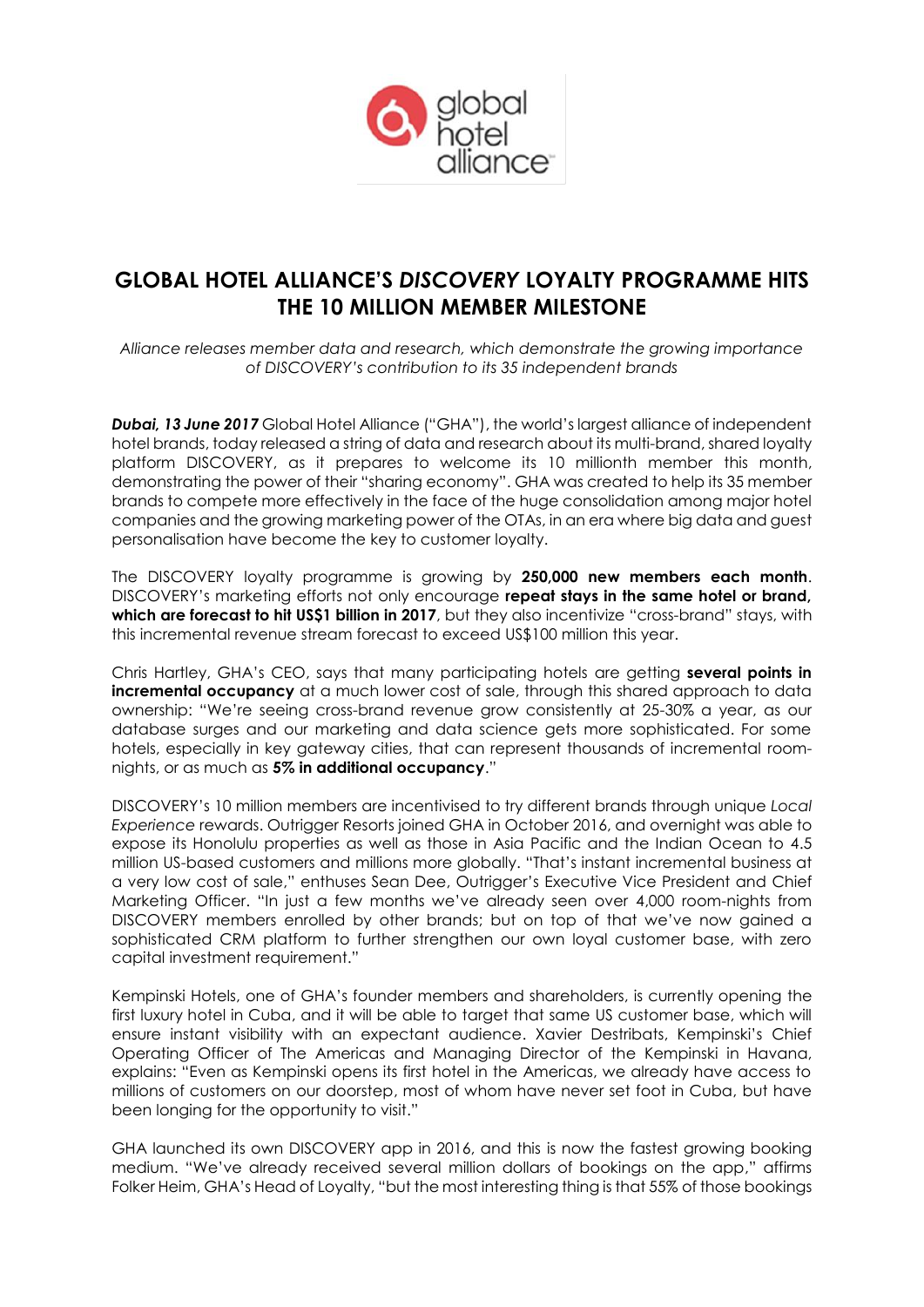

are customers trying new brands. And interestingly the number one booking source is not the US, but China." Indeed to reflect the huge growth of its Chinese customer base, who now number 700,000, GHA is opening a dedicated Chinese membership service centre, and last month it added a Chinese language website.

And according to GHA's CEO, they have exciting plans for the future: "Our next big investment will be in data science and artificial intelligence," explained Hartley. "There's no point in having a database of 10 million customers and sending them all the same content. While our marketing team can naturally spot trends, you need sophisticated algorithms to really figure out what drives behaviour and choice. Recently we noticed, for example, that Norwegians are the biggest customers into Berlin for weekends in the spring [GHA has 225,000 members in Norway, which is 5% of their population], but data science will enable us to spot thousands of these trends, and then make sure we're serving relevant content to those customers, that will drive bookings."

Likewise GHA is able to use extensive research with its DISCOVERY customer base to hone not just its marketing efforts, but also its development strategy. "France and Italy are our members' most popular destinations, but we have very few hotels in those markets, so naturally we're talking to potential member brands with a strong presence there, demonstrating that we can create instant demand for their hotels," concluded Hartley.

Peter Strebel, Omni's Chief Marketing Officer and a member of the GHA board, concurs: "GHA's continued success will be its members sharing their data, and then GHA becoming experts at using that data to drive cross-brand sales. As GHA gets bigger and better at doing that, fiercely independent brands like Omni, and our other GHA partner brands, have a chance of beating the OTAs and the ever-consolidating mega-groups in their own backyard."

– ENDS –